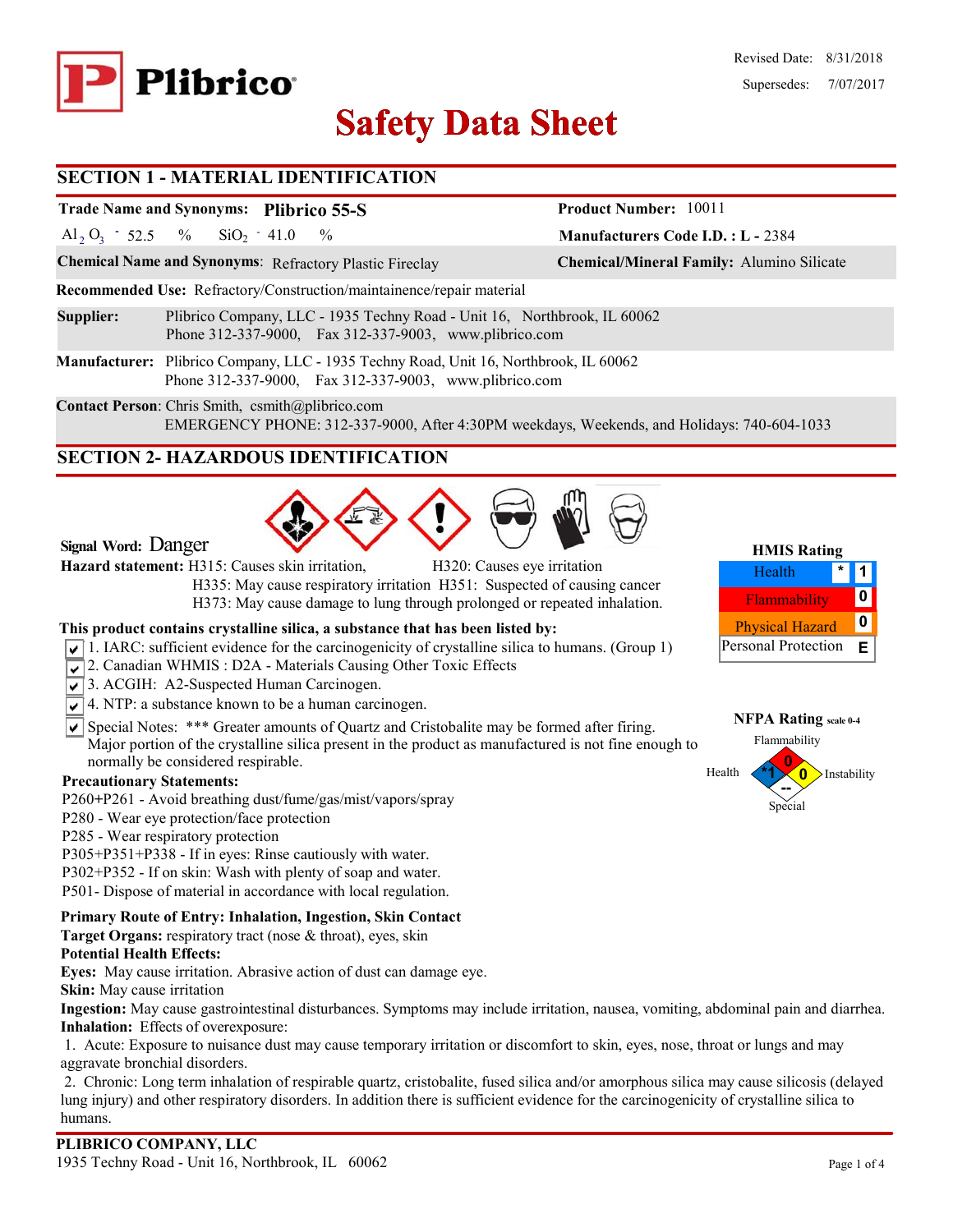#### **SECTION 3- HAZARDOUS INGREDIENTS** Trade Name and Synonyms: Plibrico 55-S

**Revised Date: 8/31/2018** 

| Ingredients (checked)                      | C.A.S. No.              | Weight %        | <b>TLV ACGIH</b><br>mg/m <sup>3</sup> | <b>OSHA PEL</b><br>mg/m <sup>3</sup> | <b>EINECS</b>          |
|--------------------------------------------|-------------------------|-----------------|---------------------------------------|--------------------------------------|------------------------|
| Quartz***<br>$ {\bf x} $                   | 14808-60-7              | 8.00            | $0.025$ (resp.dust)                   | $0.05$ mg/m $3$ TWA                  | 238-878-4              |
| $\overline{\mathrm{X}}$<br>Cristobalite*** | 14464-46-1              | 7.99            | $0.025$ (resp.dust)                   | $0.05$ mg/m $3TWA$                   | 238-455-4              |
| Amorphous Silica***                        | 69012-64-2              |                 | $0.025$ (resp.dust)                   | $15$ (total), $5$ (resp.)            | $273 - 761 - 1$        |
| Fused Silica***                            | 60676-86-0              |                 | $0.025$ (resp. dust)                  | $80 \text{ mg/m}^3$ /%SiO 2          | 262-373-8              |
| Zirconium Silicate***                      | 14940-68-2              |                 | 10                                    | $15$ (total), $5$ (resp.)            | 239-019-6              |
| Aluminum Phosphate                         | 13530-50-2              | 5<br>$\sim$ $-$ | $2 \text{ mg/m}^3$ TWA(as Al)         | $2 \text{ mg/m}^3$ TWA(as Al)        | 236-875-2              |
| Alumina<br>$\mathbf{X}$                    | 1344-28-1               | L.<br>19<br>9   | $1$ (resp.dust)                       | $15$ (total), $5$ (resp.)            | 215-691-6              |
| Aluminosilicate(Mullite)                   | 1302-93-8               | 58. - 68.       | $2$ (resp.dust)                       | $15$ (total), $5$ (resp.)            | 215-113-2              |
| Aluminosilicate(Kyanite)                   | 1302-76-7               |                 | $2$ (resp.dust)                       | $15$ (total), $5$ (resp.)            | 215-106-4              |
| X<br>Bauxite                               | 1318-16-7               | $1.0 - 9.8$     | 10                                    | $15$ (total), $5$ (resp.)            |                        |
| Silicon Carbide                            | $409 - 21 - 2$          |                 | 10                                    | $15$ (total), $5$ (resp.)            | 206-991-8              |
| Pyrophyllite                               | 12269-78-2              |                 | 10                                    | $15$ (total), $5$ (resp.)            |                        |
| Spinel                                     | 1302-67-6               |                 | 10                                    | $15$ (total), $5$ (resp.)            | 215-105-9              |
| Andalusite                                 | 12183-80-1              |                 | 10                                    | $15$ (total), $5$ (resp.)            | 235-352-6              |
| Zirconiumdioxide                           | 1314-23-4               |                 | 10                                    | $15$ (total), $5$ (resp.)            | 215-227-2              |
| Calcium Aluminate Cement 65997-16-2        |                         |                 | 10                                    | $15$ (total), $5$ (resp.)            | 266-045-5              |
| Calcium Silicate Cement                    | 65997-15-1              |                 | 10                                    | $15$ (total), $5$ (resp.)            | 266-043-4              |
| Clay                                       | 1332-58-7               |                 | $2$ (resp.dust)                       | $15$ (total), $5$ (resp.)            | 265-064-6              |
| Aluminum Sulfate                           | 10043-01-3              |                 | $2$ (resp.dust)                       | $15$ (total), $5$ (resp.)            | 233-135-0              |
| <b>Barium Sulfate</b>                      | 772-74-37               |                 | 10                                    | $10$ (total), $5$ (resp.)            | 231-784-4              |
| $\overline{X}$ Bentonite                   | 1302-78-9               | $1.0 - 9.8$     | 10                                    | $15$ (total), $5$ (resp.)            | 215-108-5              |
| Perlite                                    | 93763-70-3              |                 | 10                                    | $15$ (total), $5$ (resp.)            | 310-127-6              |
| Sodium Silicate                            | 1344-09-8               |                 | 10                                    | $15$ (total), $5$ (resp.)            | 215-687-4              |
| $\overline{\mathbf{x}}$<br>Titanium Oxide  | 13463-67-7              | 1.9             | 10                                    | $15$ (total), $5$ (resp.)            | 215-280-1              |
| Calcium Fluoride                           | 7789-75-5               | $1 - 5$         | $2.5$ as F                            | $2.5$ as $F$                         | 232-188-7              |
| Organic Fiber                              | 9003-07-0               | $0.05 - 0.5$    | $10$ (total), $3$ (resp.)             | $15$ (total), $5$ (resp.)            |                        |
| Sodium Hydroxide<br>polyphosphoric acids,  | 1310-73-2<br>68915-31-1 | $\leq 1$<br>< 5 | 2 (Ceiling)<br>3 (resp. dust)         | 2 TWA<br>$15$ (total), $5$ (resp.)   | 215-185-5<br>272-808-3 |
| sodium salts                               |                         |                 |                                       |                                      |                        |

#### **SECTION 4- FIRST AID MEASURES**

Eyes: Immediately flush eyes with plenty of water and get medical attention.

Skin: Wash with soap and water. Get medical attention if irritation develops or persists.

Ingestion: If swallowed, seek medical attention.

Inhalation: Remove to fresh air. If not breathing, give artificial respiration. Get immediate attention.

If symptoms persist, seek medical attention.

# **SECTION 5- FIRE FIGHTING MEASURES**

**Unusual Fire and Explosive Hazards:** The product will not burn. Improper mixing and bake-out of materials may result in steam spalling during initial heating. Refer to mixing instructions and bake-out schedules for proper procedures.

**Fire Fighting Equipment:** Fire fighters should wear full protective gear and self-contained breathing apparatus-SCBA.

# **SECTION 6- ACCIDENTAL RELEASE MEASURES**

**Steps to be taken in case material is released or spilled:** Wear protective clothing as described in Section 8 of this sheet. Use routine housekeeping procedures, avoid dusting, collect material in closed containers or bags.

**Waste Disposal Method:** According to the EPA (40CFR 261.3) wastes are not hazardous wastes. Wastes may be disposed of in a landfill, however, in accordance with federal, state, and local regulations.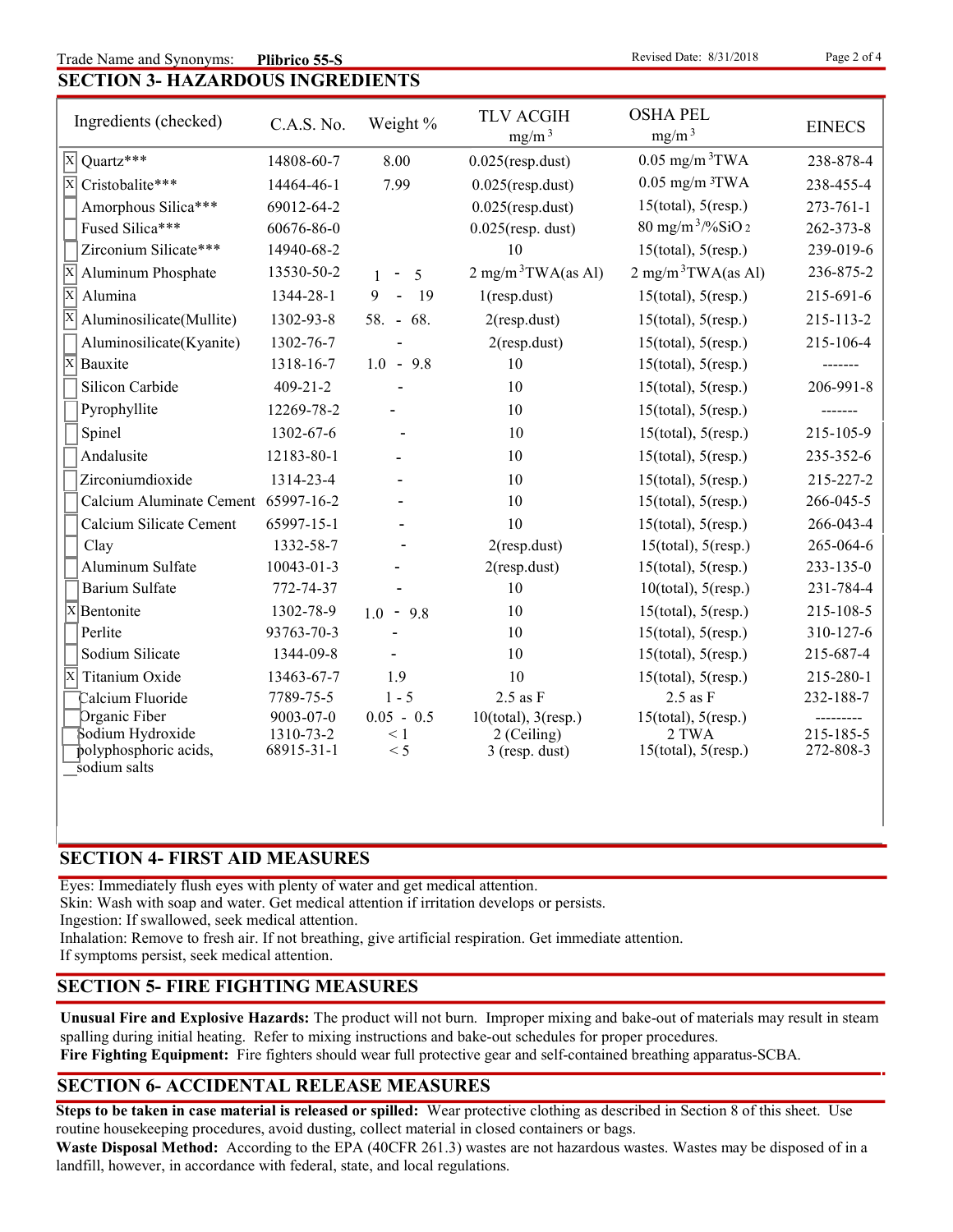Vapor Density: Not applicable

Evaporation Rate: Not applicable

% Volatile by Weight: Not applicable

#### **SECTION 7 - HANDLING AND STORAGE**

To ensure product quality, store material in a dry place. Minimize dust generation and avoid inhalation and contact with refractory dusts during processing, installation, maintenance and tear-out. After handling of refractory dusts from processing, installation, maintenance or tear-out, wash exposed skin areas thoroughly. Wash clothing contaminated with dusts.

#### **SECTION 8 - EXPOSURE CONTROL/PERSONAL PROTECTION**

Ventilation: Local and Mechanical: follow OSHA STD 29 CFR 1910.94.

Respiratory Protection: Good ventilation should be provided if dust is created when working with materials. Used material, which is being removed, should be dampend to reduce dust. In addition, when dust is present, workers should employ repirator protection. Recommended: NIOSH approved respirator for dusts and mists, including silica, in compliance with OSHA STD 29.CFR1910.134.

Protection Gloves: Protective gloves recommended.

Eye Protection: Safety glasses/goggles.

Other Protective Equipment: As required to meet applicable OSHA standards. Note: See Section 3 for occupational exposure limit values.

## **SECTION 9- PHYSICAL AND CHEMICAL PROPERTIES**

Appearance, Color & Odour: Granular aggregate & fine solid mix, off white in color, acidic smell

Solubility in Water:  $\leq 1.5\%$ 

pH: Acidic Vapor Pressure: Not applicable

Boiling Point (o ): N/A

Melting Point (o ): 3000F / 1648C

2.8 Specific Gravity:

## **SECTION 10- STABILITY AND REACTIVITY DATA**

Stability: Stable Hazardous Polymerization: May not occur Incompatibility: Materials to avoid: N/A

Acidic

Air bonded materials may generate SO 2 and/or SO 3 during bake-out. Proper ventilation should be provided. Hazardous Decomposition:

#### **SECTION 11 - TOXICOLOGICAL INFORMATION**

Effects of overexposure:

- 1. Acute: Exposure to nuisance dust may cause temporary irritation or discomfort to skin, eyes, nose, throat ∣V∣ or lungs and may aggravate bronchial disorders.
- 2. Chronic: Long term inhalation of respirable quartz, cristobalite, fused silica and/or amorphous silica may ∣V∣ cause silicosis (delayed lung injury) and other respiratory disorders.
- $\vert\mathbf{v}\vert$ 3. Prolonged contact with skin may cause irritation.

For crystalline silica (quartz /cristobalite):

CARCINOGENICITY: Product contains crystalline silica which may cause delayed respiratory disease (silicosis) if inhaled over a prolonged period of time. IARC concludes that "there is a sufficient evidence for the carcinogenicity of crystalline silica to humans." (Group 1).

For aluminum silicate: Aluminum silicate minerals have been found to cause lung fibrosis in the absence of crystalline silica.

# **SECTION 12 - ECOLOGICAL INFORMATION**

No ecological concerns have been identified.

Not applicable for as-manufactured refractory product. Dusts of as-manufactured refractory product have a low order of aquatic toxicity (rating TLm96: over 1000 ppm), are insoluble, and are not very mobile. Based upon this information, it is not believed to be a significant threat to the environment if accidentally released on land or into water. However, dusts generated during maintenance and tear-out operations may be contaminated with other hazardous substances (e.g. metal). Evaluation of dusts from specific processes should be performed by a qualified environmental professional to determine if an environmental threat exists in the case

# **SECTION 13 - DISPOSAL CONSIDERATIONS**

Waste Disposal Method: According to the EPA (40CFR261.3) wastes are not hazardous wastes. Wastes may be disposed of in a landfill, however, in accordance with federal, state, and local regulations. However, dusts generated during maintenance and tear-out operations may be contaminated with other hazardous substances (e.g. metals). Therefore, appropriate waste analysis may be necessary to determine proper disposal. Waste characterization and disposal/treatment methods should be determined by a qualified environmental professional in accordance with applicable federal, state and local regulations.